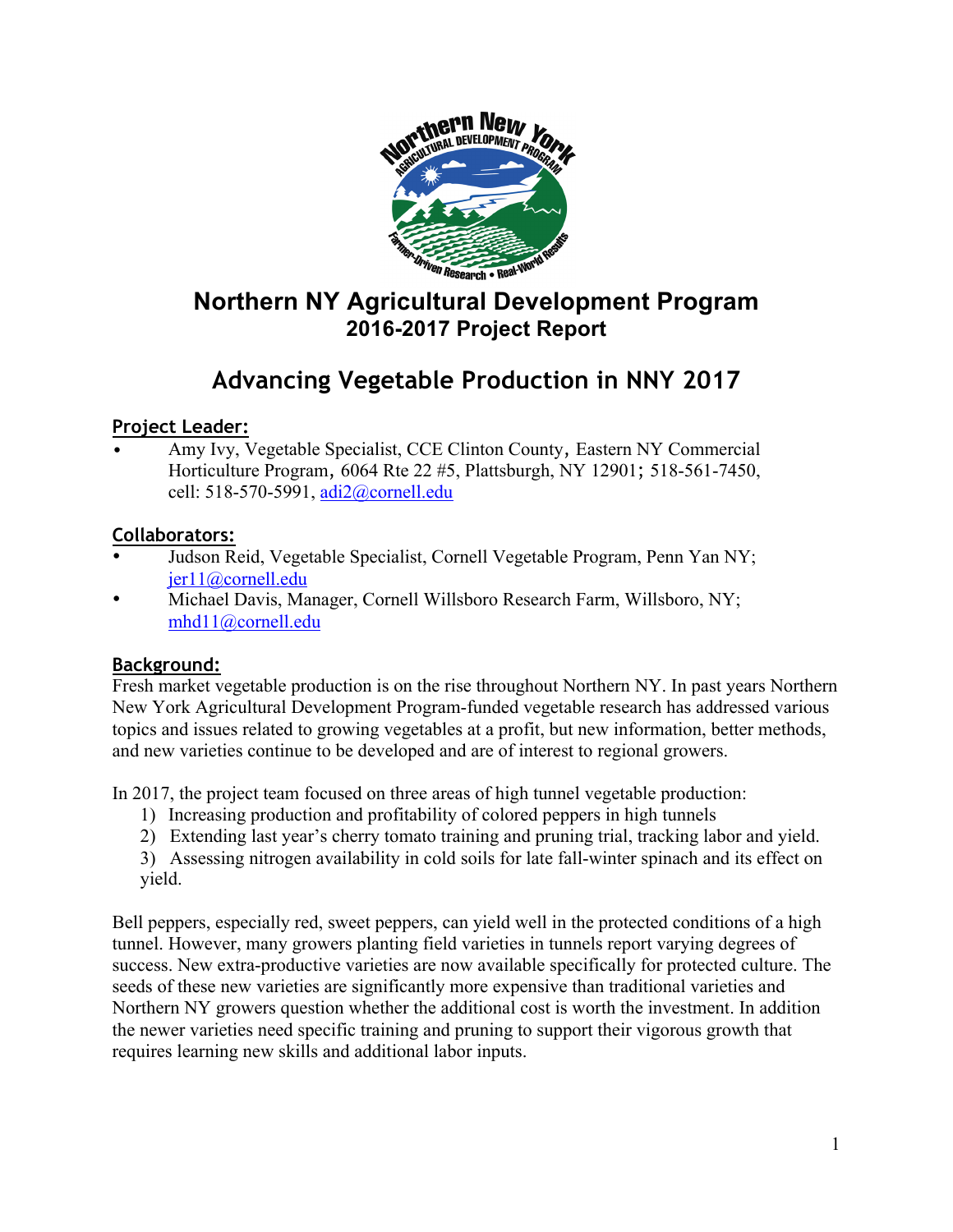Cherry tomatoes have vigorous, indeterminate growth that vegetable farmers struggle to effectively manage with pruning and training. Growers often question the return on labor investment for these varieties. The 2016-2017 training and pruning trial was of keen interest to growers who visited the host farm at grower meetings. This additional year of data is necessary to strengthen management recommendations based on those trials.

One of the most profitable crops for cold season production is spinach that can survive northern NY winters in full-sized high tunnels without any additional heat, but the nitrogen needs of this leafy crop during the short days of winter are not well understood. In particular, organic fertilizers need warm soils in order to mineralize the nitrogen into a form plants can take up. Growers need information on how much nitrogen and in what form is needed to produce a profitable winter crop while avoiding excessive levels

# **Methods and Results by Vegetable**

### **Red Pepper Trial Methods:**

We compared a popular field variety of sweet red pepper: Red Knight with one of the new specialty red peppers: Sprinter bred for greenhouse production. Each treatment was repeated four times using a randomized block layout. Peppers were harvested as they ripened, with 60-80% red coloration.

Research questions and methods used:

- 1. What are the yield and timing differences in Red Knight grown inside an unheated tunnel compared to grown outside?
	- a. We grew Red Knight inside and outside the high tunnel and tracked harvest dates and yields. Transplants from 4-inch pots were set out on May 25, 12 inches apart in 10-foot rows, trained using the stake-and-weave method and fertilized weekly through the drip irrigation lines.
- 2. What are the yield and timing differences between the varieties Red Knight and Sprinter grown in the same unheated high tunnel?
	- a. We grew both varieties using the customary stake-and-weave method, fertilized weekly, and tracked harvest dates and yields until the plants were killed by cold temperatures in early November.
- 3. Which pruning and training method works best for Sprinter, the greenhouse variety of pepper?
	- a. We used two pruning methods: the customary stake-and-weave method and the seed company's recommended double leader system. We tracked the time spent pruning and training as well as the harvest dates and yields.

### **Red Pepper Trial Results:**

2017 was a challenging year for vegetable growing in Northern NY. Mid-May through mid-July 2017 saw record rainfall and cold temperatures, then record high temperatures in the 90's occurred in late September. The first killing frost did not occur until October 17, a month later than usual. The peppers inside the unheated tunnel continued to bear later than expected with the last harvest on November 3. See Appendix 1.

1. Comparison of Red Knight grown inside and outside the high tunnel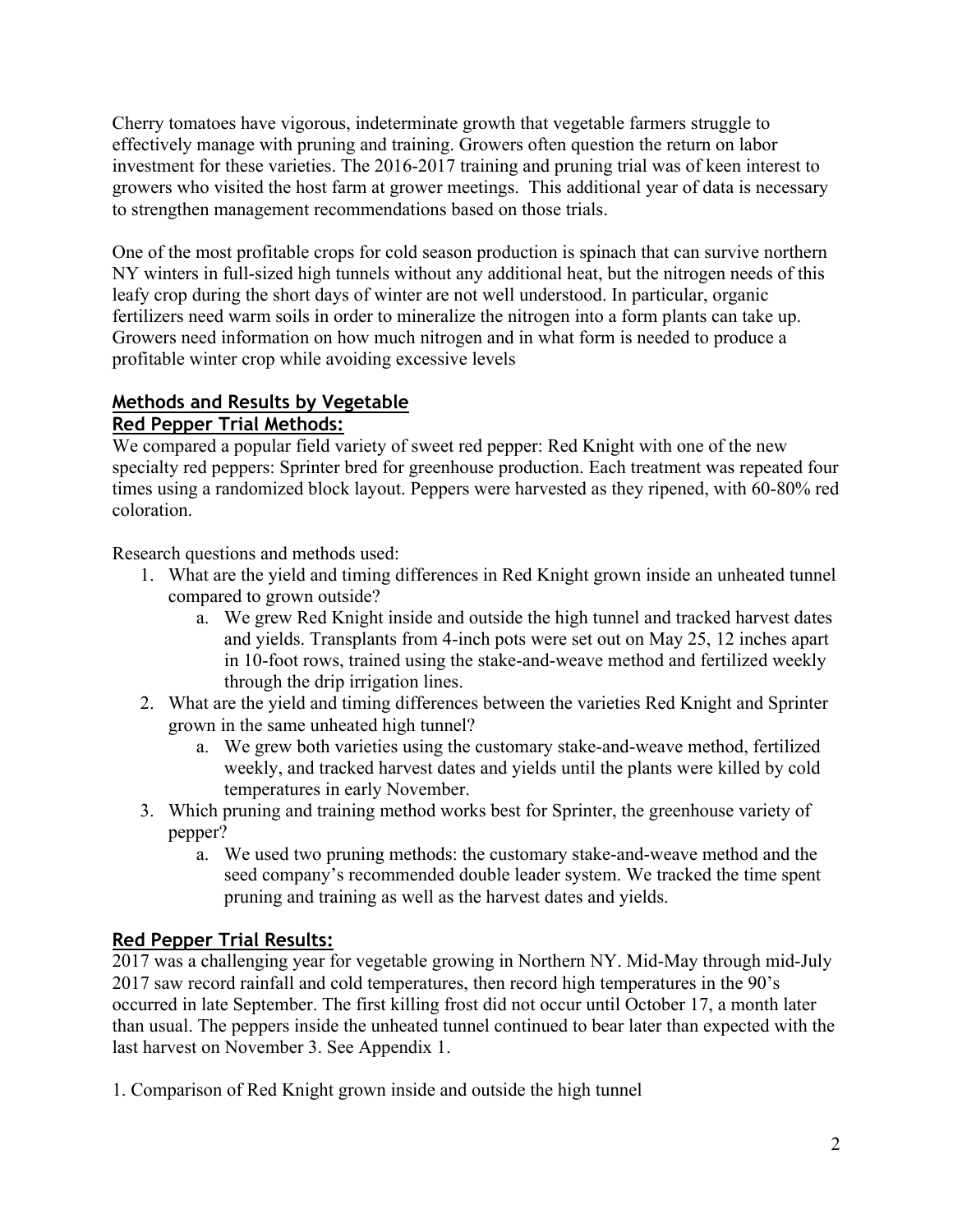- Inside peppers averaged 4.98 lbs/plant. Outside average was 2.19 lbs/plant.
- First harvest of inside peppers was Aug 23. First harvest of outside peppers was 2.5 weeks later on September 9.
- The killing frost on October 17 ended the outside harvest while the inside harvest continued through November 3.

2. Yield and timing differences between the varieties Red Knight (field variety) and Sprinter (greenhouse variety) grown in the same unheated high tunnel.

- Red Knight yielded earlier, then tapered off, while Sprinter began yielding later and kept on yielding until killed by freezing temperatures.
	- o Red Knight peak harvest ran from August 30 September 20, 2017.
	- o Sprinter peak harvest ran from September 16 November 3, 2017.
- Total yield of Sprinter was slightly higher but later, when market demand is less.<br>
o Red Knight average total yield: 4.98 lbs/plant
	- $\circ$  Red Knight average total yield:
	- o Sprinter double leader average total yield: 4.24 lbs/plant
	- o Sprinter stake & weave average total yield: 5.72 lbs/plant.
- 3. Comparison of two pruning and training methods for Sprinter (greenhouse variety). The recommended double leader system compared to the simpler stake-and-weave system took twice as long to manage, and the stake-and-weave system yielded more.
	- o Double leader system: 71 minutes to train avg yield: 4.24 lbs/plant
	- o Stake and weave system: 38 minutes to train avg yield: 5.72 lbs/plant.

### **Cherry Tomato Trial Methods:**

Research questions:

- 1. Does the extra labor involved in strict pruning and training cherry tomatoes result in a higher yield per square foot?
- 2. What are the labor inputs for the 3 methods?
- 3. What is the return on labor for the 3 different pruning methods when yield and price data are considered?

We set up a comparison trial of three different pruning methods with one popular variety, Supersweet 100: single leader, double leader and multi-leader. We tracked the time spent pruning and training each treatment through the season.

We set out plants from 4-inch pots on May 25:

- Double and multi-leader plants were spaced 18 inches apart in the row with 5 plants per row/treatment.
- Single leader plants were spaced 12 inches apart in the row with 7 plants per row/treatment.

We harvested 3 times per week from July 20 through September 29, tracking yield and time spent pruning/training and harvesting.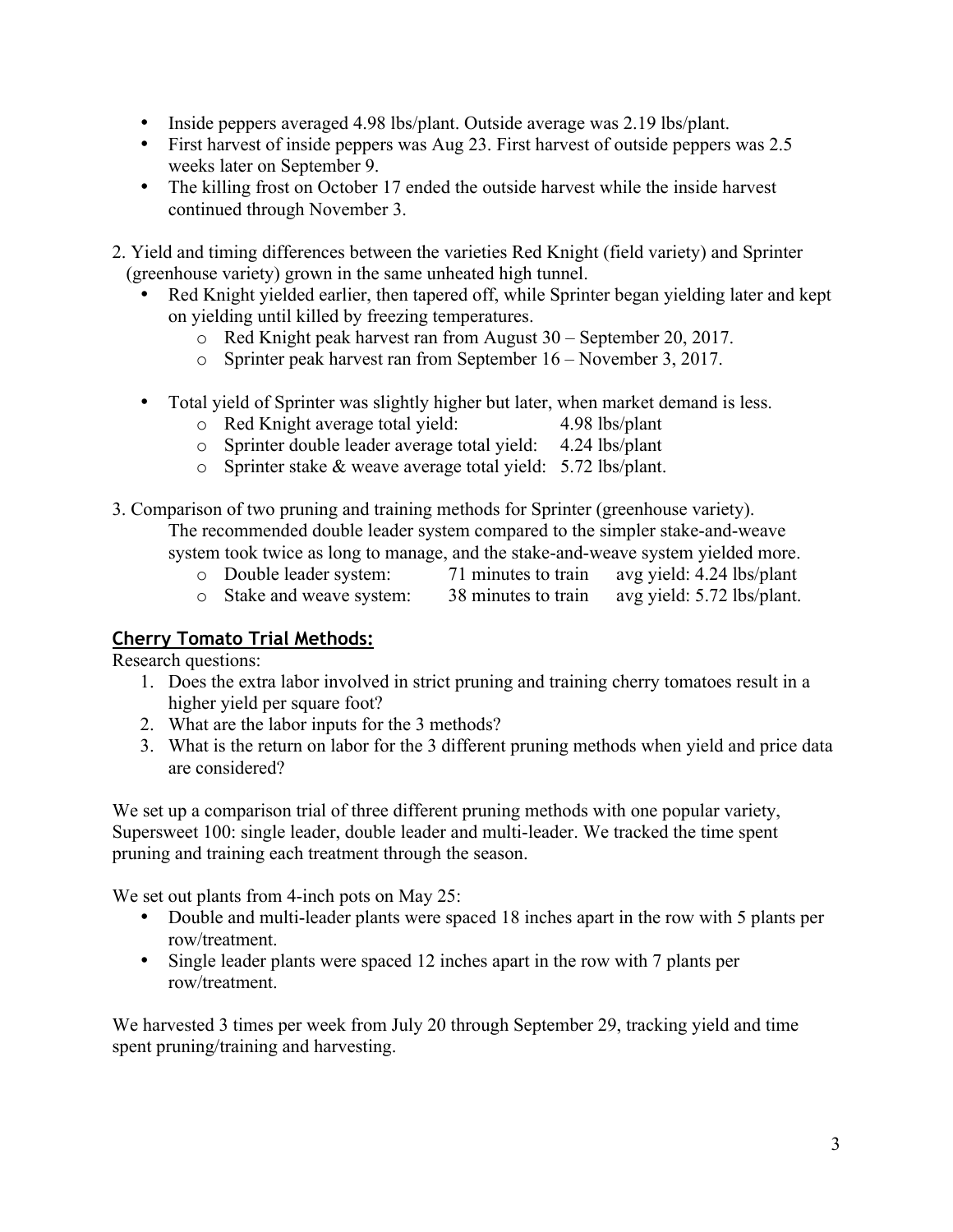In 2017 we increased the spacing between the rows by one foot to 5 feet to ensure that the multileader treatment was not over-growing and crowding out the single leader treatment.

We also modified our approach to the multi-leader pruning. We pruned and trained the multileader just like the double leader until the first harvest on July 20. From then on, we applied only minimal training of the multi-leader to keep the branches in bounds, but no more pruning, which is how many growers manage their cherry tomatoes. They start the year by pruning but often stop mid-summer when they get busy with other crops and it seems like pruning will be a waste of time. We continued pruning and training the single and double leader systems through September.

### **Cherry Tomato Trial Results: Also see Appendix 2.**

- **Labor**: The double leader had the most time spent on pruning and training, while the multi-leader had the most time spent harvesting, due to uncontrolled, rampant growth.
- **Yield**: The double leader had the highest average yield of 15.8 lbs/plant; the multi-leader average was 14.2 lbs/plant; and the single leader averaged 11.3 lbs/plant.
- **Net**: Using \$12/hour for labor and \$4/lb for gross price, the average net revenue of the double leader system was \$55.31/plant; of the multi-leader system was \$48.36/plant; and using the single leader system was \$39.27/plant.

### **Winter Spinach Trial Methods:**

Research questions:

- 1. Do the plants fertilized with an organic form of nitrogen have a lower N content in their foliage than those fertilized with a conventional form?
- 2. What is the temperature range of the soil, the air under the low row cover, and the air in the center of the unheated tunnel through the winter?
- 3. What differences are there in the temperature of the soil in the row closest to the sidewall of the tunnel as compared to the center row of the tunnel?

In a 22'x48' tunnel with one layer of plastic and no supplemental heat, we grew one variety of spinach, 'Space,' with two planting dates. There were 4 treatments, including the control, and 4 replications of each treatment at the two planting dates. We compared the nitrogen uptake in leaf tissue and the yield between the 4 treatments. We also tracked the soil temperature and air temperature above and below row covers.

Timing:

- First planting: Sown 8/25/17 and transplanted 9/20/17 20 plants per 10'row, in a double staggered row, 6" between plants
- Second planning: Sown 9/5/17 and transplanted 10/6/17
	- Due to poor germination: 10 plants per 10' row in a single row, 6" between plants
- Note: Each 'plant' was actually 2 seedlings. Two seeds were sown per cell, a customary practice in transplanted spinach. Cells with single plants were combined so that each transplant consisted of 2 seedlings.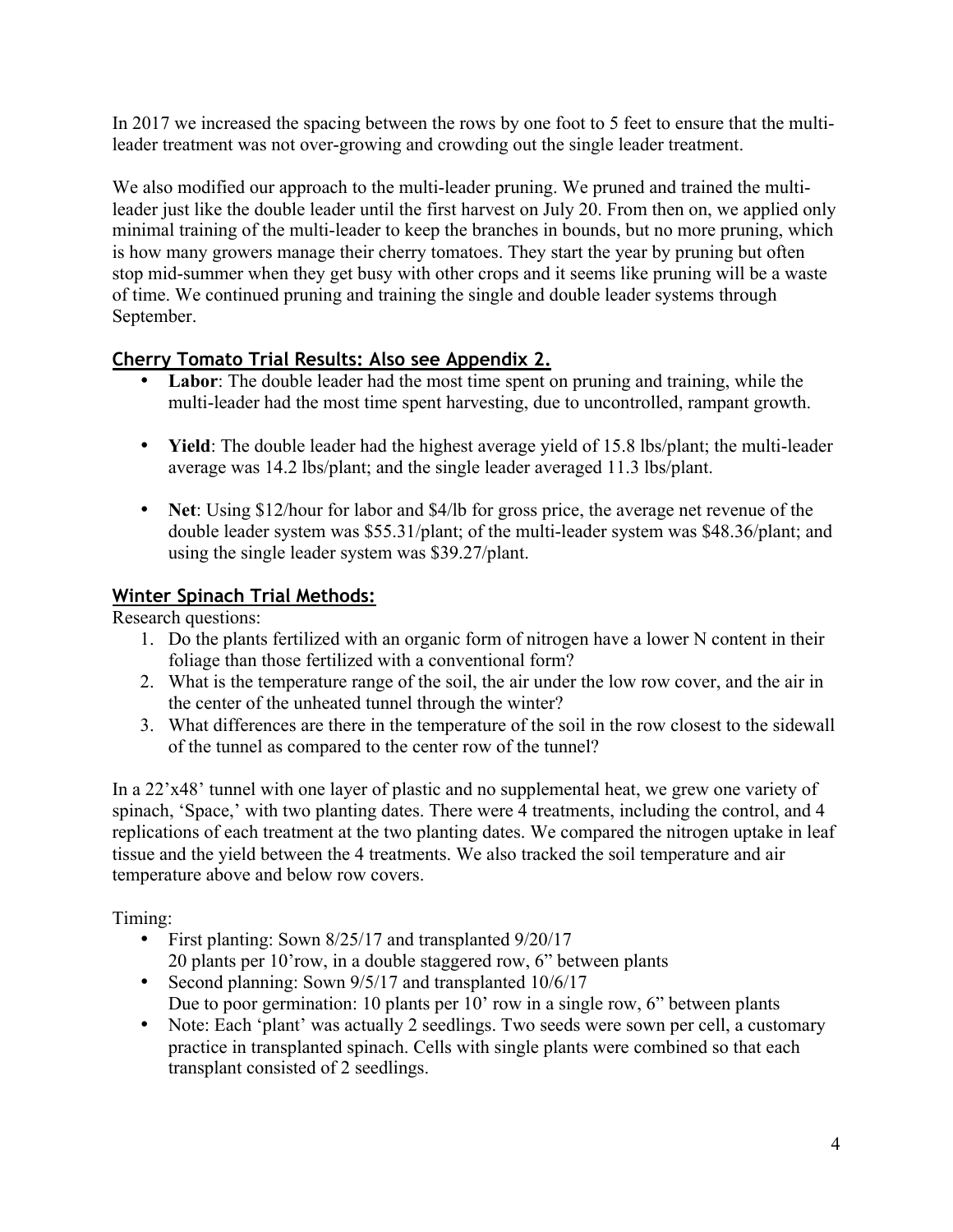Harvests:

- 3 in the fall: Oct-early Nov, none during WHEN with due to minimal growth
- 4 harvests in March-early May.
- Harvest dates: 10/14/17 (first planting only), 10/28/17, 11/9/17 3/2/18, 3/28/18, 4/13/18, 5/3/18.

Foliar samples:

• 8 in total, every 2 weeks in fall, monthly in winter, then every 2 weeks Feb 15 – April 13 when growth resumed.

### Fertility:

The soil was tested by Agro-One Lab before planting, and the phosphorus and potassium levels were adjusted to the levels recommended by the test results before planting. The pH was adequate so no lime was added. The calcium level in the soil test was slightly low (1410 lbs/acre), but since pH was ideal no lime was added to increase calcium levels. Soil organic matter was slightly low at 1.7%. The ground was fallow for the previous 2 years. The seeds were sown into Fort-Vee potting mix from Vermont Compost that contains enough fertility from the compost that no additional fertility is needed for transplant production.

Agro-One soil test results and Cornell Guidelines recommended 130 lbs nitrogen/acre We had 4 treatments:

- Urea (46-0-0) 65 lbs pre-plant incorporated then 65 lbs side-dressed March 4
- Blood Meal  $(12-0-0)$  same rate at timing as urea
- Alfalfa Meal  $(2.5-0.5-2.0)$  very slowly released so we applied all 130 lbs N pre-plant
- Control no nitrogen applied.

From the 3 dataloggers inside the tunnel (with no supplemental heat):

- Minimum soil temperature (2" deep) outside the rowcover by the north wall for the coldest location was 22.97 degrees
- Minimum soil temperature (2" deep) under the rowcover near the center of the tunnel for the warmest location was 27.54 degrees
- Minimum air temperature (12" above the soil) in the tunnel outside the rowcover was -14.01 degrees.

Weather highlights from the NEWA weather station at the Willsboro Research Farm:

- Minimum air temperature was -15.7 degrees in December and -19.5 degrees in January
- In both December and January there were 7 days with temperatures below zero and one day in early February.

# **Winter Spinach Results: Also see Appendix 3.**

Although we had no insect or disease pressure there was patchy vole feeding during the winter months. To accommodate for lost plants our data calculations are based on average yield per plant per treatment.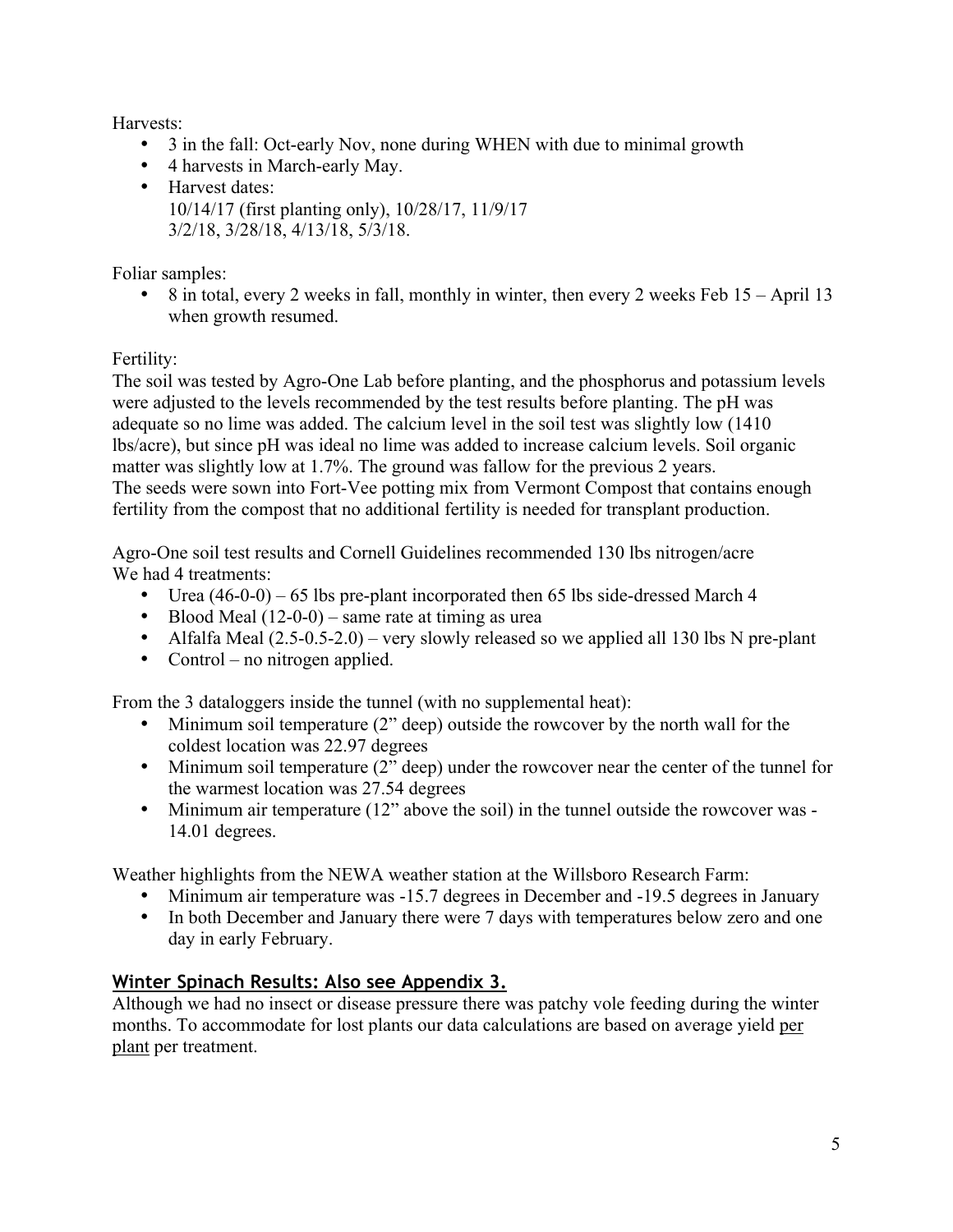### **Fertility Response**

- Throughout the project the foliar samples from all treatments showed similar levels of N, regardless of the treatment, including the control that had no nitrogen added. The levels started out excessive then moved to the average range for the remainder of the trial (see Appendix for specifics in graph form)
- Alfalfa meal had a negative impact on the seedlings in the early planting. The leaves in this treatment yellowed and had lower N levels in the foliar tests. These levels evened out after the first few weeks. The later planting was not so noticeably affected.
- Foliar nitrogen levels were higher in Urea plots than the other treatments after the March 4 side dressing. These levels dropped off by mid-April.

### **Yield Results**

Bar graphs in the Appendix give helpful visuals of these data results.

- The two plantings were just 2 weeks apart but had noticeable differences in yield within each treatment.
- In each treatment the later plantings yielded more than the earlier plantings.
- The lowest yields were in the alfalfa and control treatments in both the early and late plantings.
- The highest yields were in the blood meal and urea treatments in both the early and late plantings.
- In the early planting:
	- o Urea had a 29% **greater** yield than the control
	- o Blood meal had a 24% **greater** yield than the control
	- o Alfalfa had a 2% **lower** yield than the control
- In the late planting:
	- o Urea had a 17% **greater** yield than the control
	- o Blood meal had an 11% **greater** yield than the control
	- o Alfalfa had a 12% **lower** yield than the control.

# **Conclusions/Outcomes/Impacts by Vegetable**

### **Red Pepper Trials:**

- 1. Comparison of Red Knight grown inside and outside the high tunnel
	- The inside peppers clearly benefited from the protection offered by the high tunnel, with more than double the production and a significantly earlier first harvest (2.5 weeks earlier inside than outside).
	- The peak season for retail sales in Northern NY ends at Labor Day. Earliness of harvest is an important factor for peak sales and profitability.

2. Yield and timing differences between the varieties Red Knight (field variety) and Sprinter (greenhouse variety) grown in the same unheated high tunnel.

- The timing of Red Knight yields fits better into the fresh market demand
- Without additional heat Sprinter languished. It is clearly meant for heated greenhouse, long season production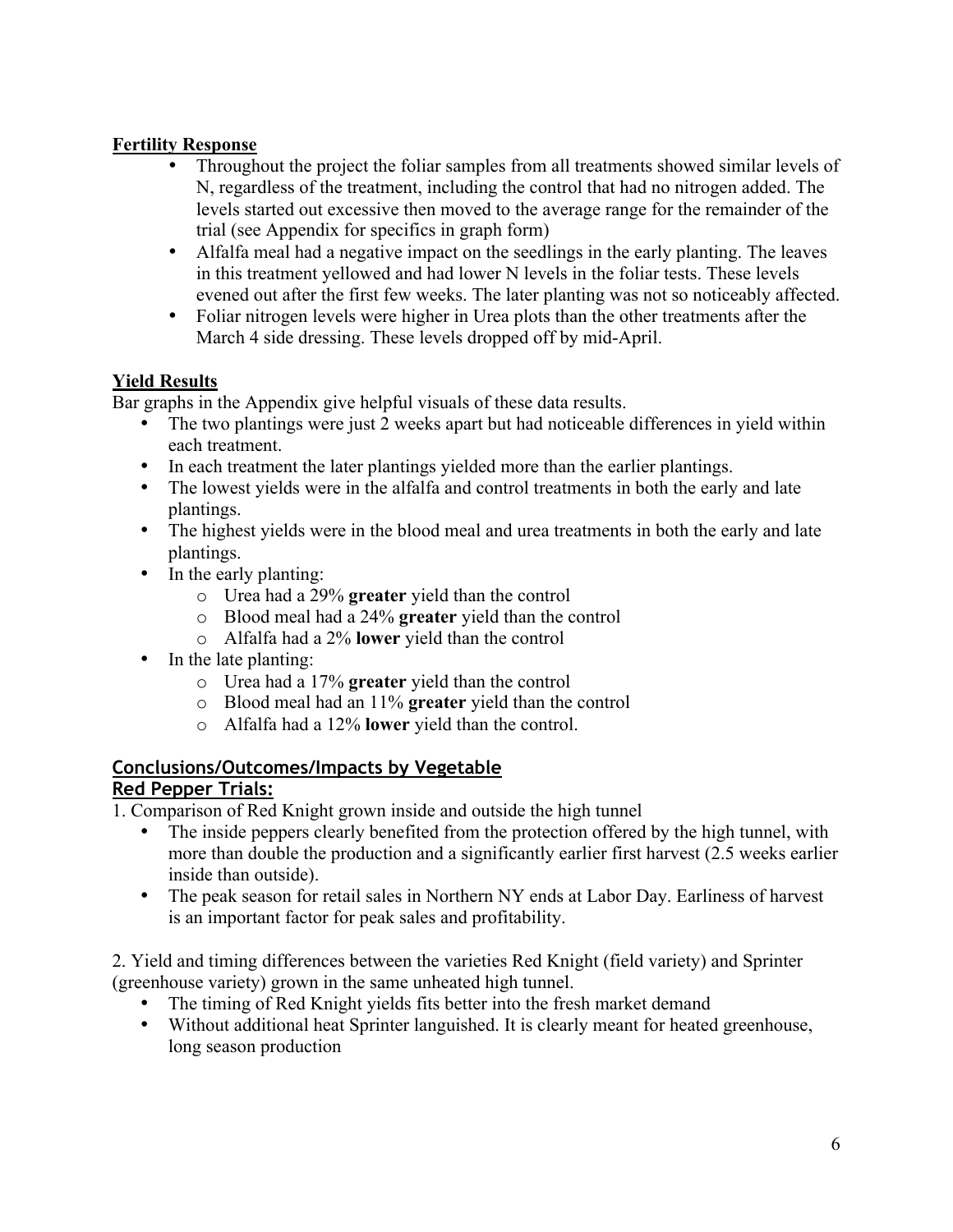3. Sprinter grown in an unheated high tunnel yields better with less pruning and training labor when trained to the stake and weave system rather than the recommended double leader system.

#### **Tomato Trials:**

- The double leader system provided the most benefits as measured by labor efficiency, yield, and net revenue. Extrapolating these results for **a tunnel with 200 cherry tomato plants, the double leader system would bring an additional \$1390 in net profit over the multi-leader system.** (\$55.31-\$48.36=\$6.95 [net revenue gain] x200 plants=\$1390)
- Because labor is the largest expense on most vegetable farms, the increased efficiency of harvesting the double leader system over the multi-leader is another important factor. Our average yield per hour of harvest is as follows: 45.1 lbs/hr for the double leader, 45.5 lbs/hr for the single leader, and 34.8 lbs/hour for the multi-leader due to the dense, tangled growth that develops when left unpruned.

#### **Spinach Trials:**

The question of how much nitrogen to apply to winter spinach and in what form is relevant to NNY vegetable farmers as they increasingly use high tunnels for season extension.

Anecdotally, the project team has reports from farmers of applications from 200-600 lbs of N per acre in winter high tunnels. However, our research does not show consistent differences between unfertilized plots and 130 lb applications of alfalfa-based nitrogen. This may present an opportunity for organic high tunnel growers to improve in sustainable nutrient management while improving economic performance by reducing input costs.

At no time did any of the treatments, including the control with no additional N, drop below the minimum level of foliar N, although yields were higher (up to 29%) in fertilized plots.

This work does support the use of blood meal as an N source equivalent to highly soluble conventional sources such as urea. With lower foliar N levels (still within sufficiency range) and comparable yields, blood meal may offer superior fertility/yield performance than urea. Alfalfa meal, a common organic N source, decreased yields and economic performance in this trial.

The cost of these N sources varies widely depending on source and quantity purchased from as low as \$2/lb of N for urea to around \$15/lb N for blood meal to over \$20/lb N for alfalfa.

The choice on planting date will be farm-dependent. Although we experienced greater yield in the later planting, some farms may prefer the earlier (although lower total) yield of the early planting date.

We also note that the trial includes harvest dates in April and May that may interfere with warm season crop plans. In this case, an earlier planting date for spinach may be preferred.

Our temperature data collection indicated a nearly 5-degree difference in minimum soil temperature when comparing the covered center of the tunnel to exposed edges. Given the need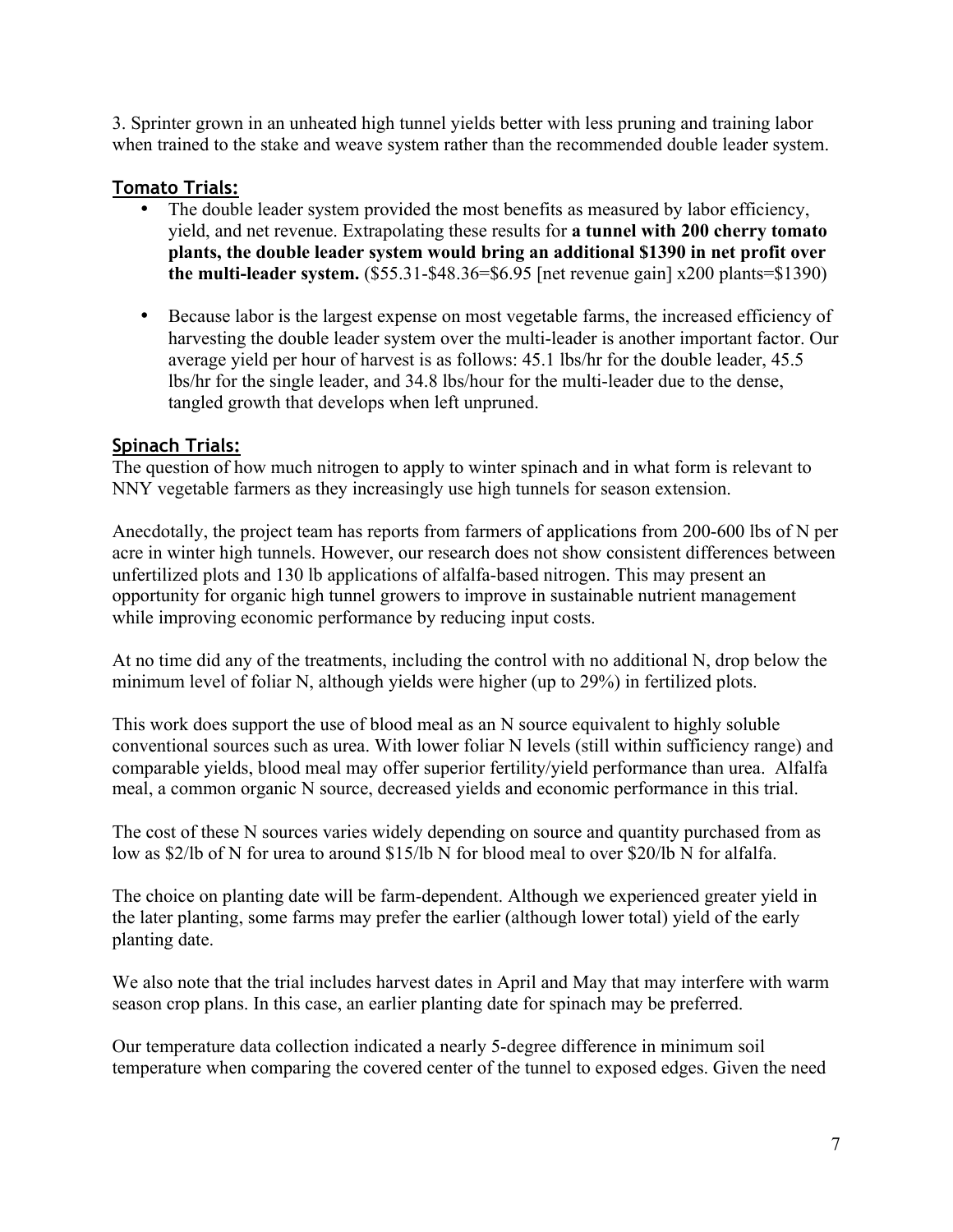for organic sources of N to mineralize, efforts to retain as much heat in the soil will be of benefit for crop uptake.

### **Outreach:**

### **Peppers and Cherry Tomato Outreach**

#### **Summer Grower Field Meetings and Farm Visits in NNY**

- 7/18/17 with Judson Reid, CCE Farm, Canton; 19 growers; included visit to farm's high tunnel; plus farm visits to 3 high tunnel growers in St Lawrence County before the program
- 8/1/17 with Judson Reid, Cornell Willsboro Research Farm trials; various treatments and pruning practices demonstrated for 13 growers; plus farm visits to more than 12 high tunnel growers in Clinton and Essex counties to coach them on pruning and training tomatoes and peppers, relaying our research information.

#### **Winter Grower Meetings: 20-minute Talk on Trials**

- $1/19/17 NYS$  Producers' Expo, Syracuse, NY; 65 growers
- 2/7/17 ENY Winter Vegetable School, Kingston, NY; 38 growers
- $2/8/17$  ENY Winter Vegetable School, Albany, NY; 42 growers
- 3/31/17 ENY Northern Vegetable School, Whallonsburg (Essex County); 36 growers

#### **IPM High Tunnel Production Train-the-Trainer Statewide Project**

- 2/23/17 webinar on training tomatoes, cucumbers and peppers: 18 CCE educators from around NYS
- $\bullet$  4/26/17 2-day in-person training, coached participants on pruning, shared resources

#### **Miscellaneous Grower Trainings**

- 5/3/17 Growing Field Meeting, Montgomery County; demonstrated pruning; 30 growers
- 7/12/17 Growing Field Meeting, Washington County; discussed pruning; 26 growers
- 10/31/17 Putnam county grower meeting; presentation on managing tomatoes in high tunnels; 20 growers
- 3/05/18 Vegetable farm tour, Pleasant Valley Farm, Argyle, NY: attended by 16 growers from NNY, 2 growers from Columbia County, 5 educators, 1 Essex County Soil and Water Conservation District representative, 4 youth
- 3/24/18 Growing Vegetables to Sell in Northern NY Workshop, Glenfield, NY: scheduled at time of report.

### **Spinach Outreach**

- 1/18/18 Presentation, NOFA-NY Annual Winter Conference, Saratoga Springs, NY; 30 growers in attendance.
- 3/5/18 Field Trip to experienced winter greens growers Paul and Sandy Arnold's Pleasant Valley Farm, Argyle, NY (Washington Co); 29 growers and CCE staff. The Arnolds have been growing in high tunnels and selling at winter markets since 2006, and using lower tunnels since 1993. This was a unique opportunity to learn from their experience and see their tunnels in full production.